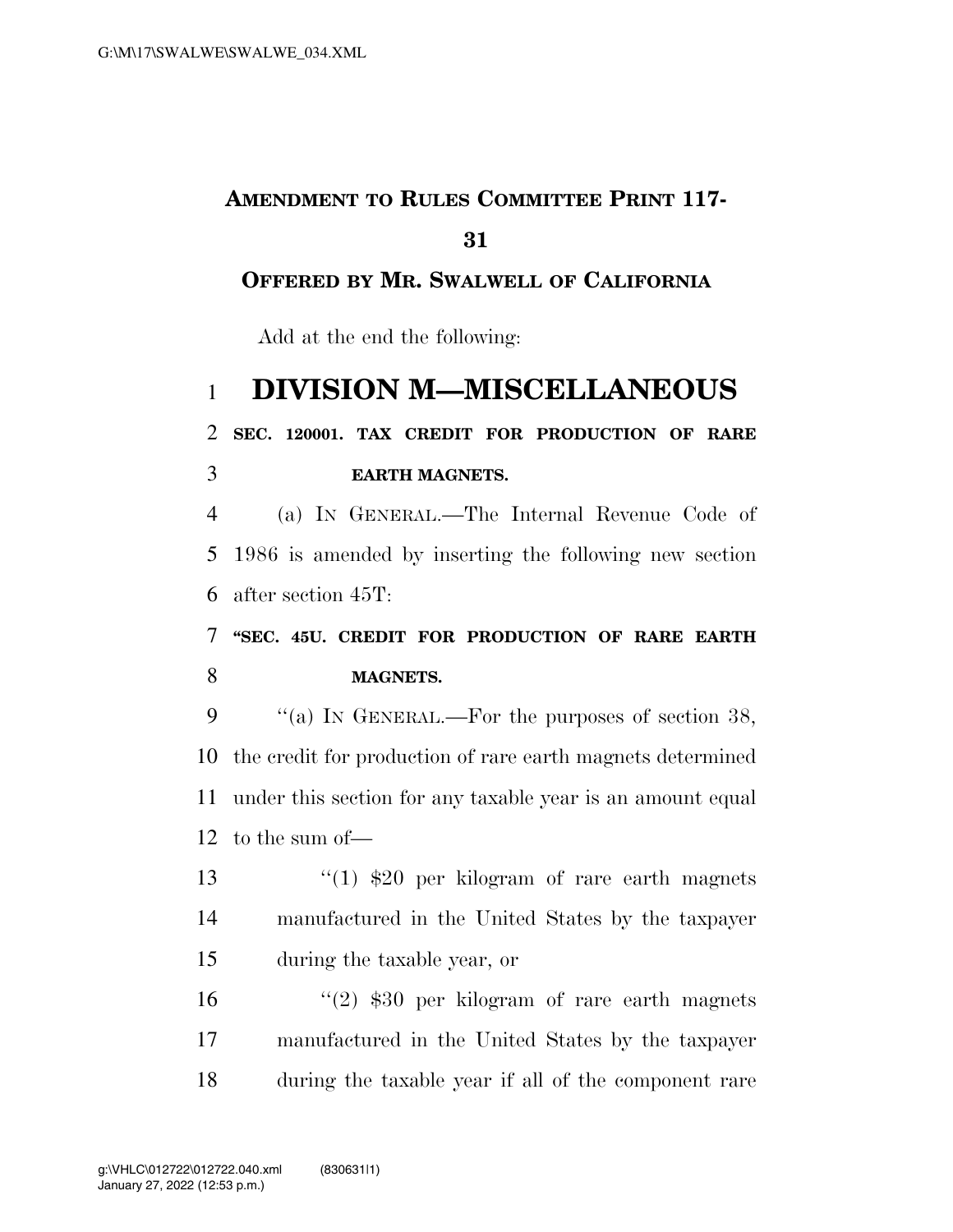| $\mathbf{1}$   | earth material of such magnets are produced within        |
|----------------|-----------------------------------------------------------|
| $\overline{2}$ | the United States.                                        |
| 3              | $``$ (b) PHASE-OUT.—                                      |
| $\overline{4}$ | "(1) IN GENERAL.—In the case of any rare                  |
| 5              | earth magnet produced after December 31, 2030,            |
| 6              | the amount determined under this section with re-         |
| 7              | spect to such rare earth magnet shall be equal to the     |
| 8              | product of-                                               |
| 9              | $\lq\lq$ the amount determined under sub-                 |
| 10             | section (a) with respect to such rare earth mag-          |
| 11             | net, as determined without regard to this sub-            |
| 12             | section, multiplied by                                    |
| 13             | $\lq\lq$ the phase-out percentage described in            |
| 14             | paragraph $(2)$ .                                         |
| 15             | "(2) PHASE-OUT PERCENTAGE.—The phase-out                  |
| 16             | percentage described in this paragraph is—                |
| 17             | $\lq\lq$ in the case of any rare earth magnet             |
| 18             | produced in calendar year 2031, 70 percent,               |
| 19             | $\lq\lq$ (B) in the case of any rare earth magnet         |
| 20             | produced in calendar year 2032, 35 percent, or            |
| 21             | $\lq\lq$ (C) in the case of any rare earth magnet         |
| 22             | produced after December 31, 2033, 0 percent.              |
| 23             | "(c) RESTRICTION ON COMPONENT SOURCING. <sup>---</sup> A  |
| 24             | taxpayer is not eligible for the credit determined under  |
| 25             | subsection (a) with respect to a rare earth magnet if any |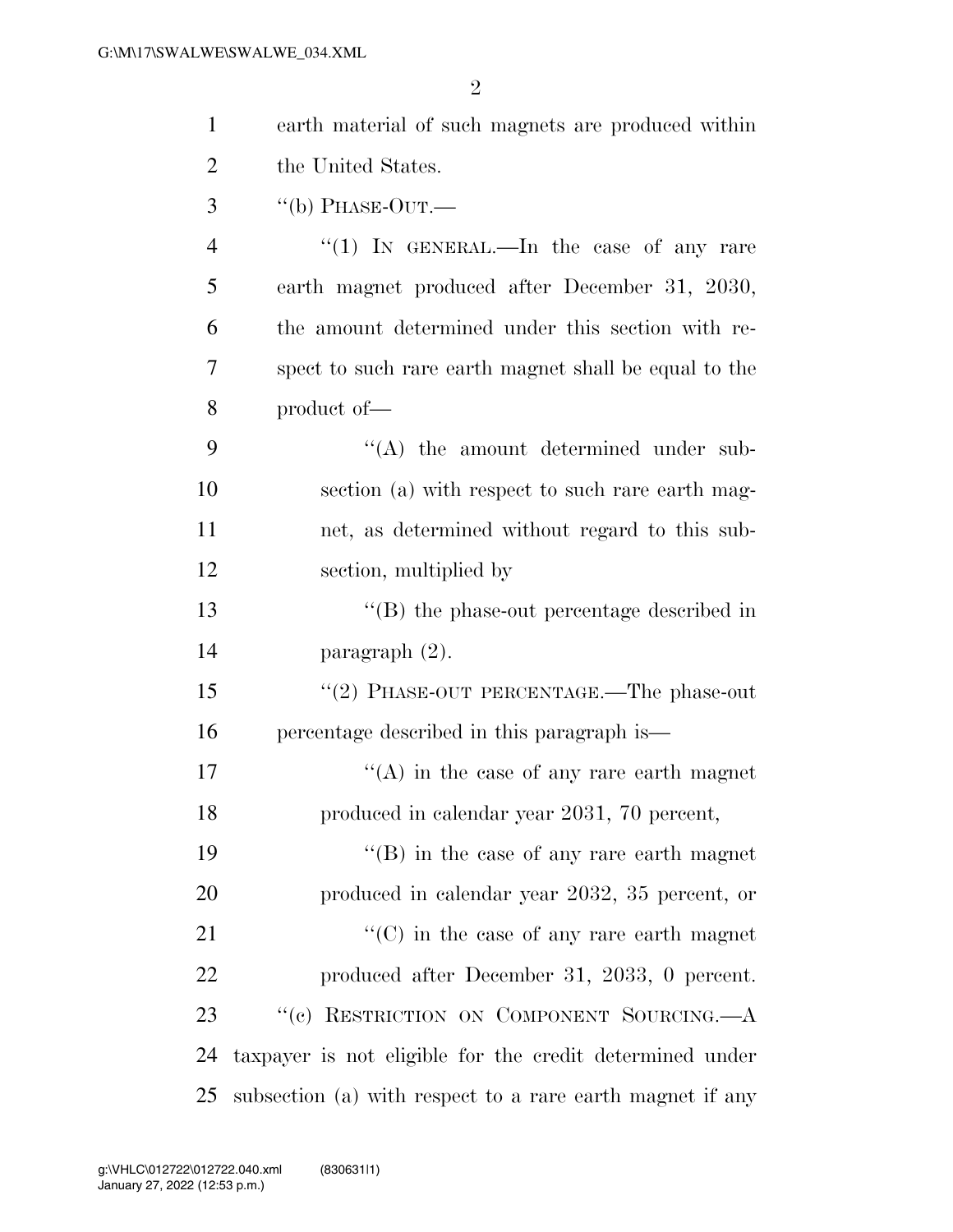component rare earth material used to produce such mag-net was produced in a non-allied foreign nation.

 ''(d) DEFINITIONS.—For the purposes of this sec-tion—

 ''(1) RARE EARTH MAGNET.—The term 'rare earth magnet' means a permanent magnet com-prised of—

8 ''(A) an alloy of neodymium, praseo- dymium, iron, boron, terbium, or dysprosium, or

 ''(B) an alloy of samarium, gadolinium, and cobalt.

13 "(2) COMPONENT RARE EARTH MATERIAL.— The term 'component rare earth material' means ne- odymium, praseodymium, dysprosium, terbium, sa-marium, gadolinium, and cobalt.

17 <sup>"</sup>(3) UNITED STATES AND POSSESSION OF THE UNITED STATES.—The terms 'United States' and 'possession of the United States' have the meaning given such terms in section 638.

21 "(4) MANUFACTURED.—The term 'manufac- tured' means the manufacturing of a rare earth magnet, including the alloying, reduction, strip cast- ing, and metallization of component rare earth mate-rial.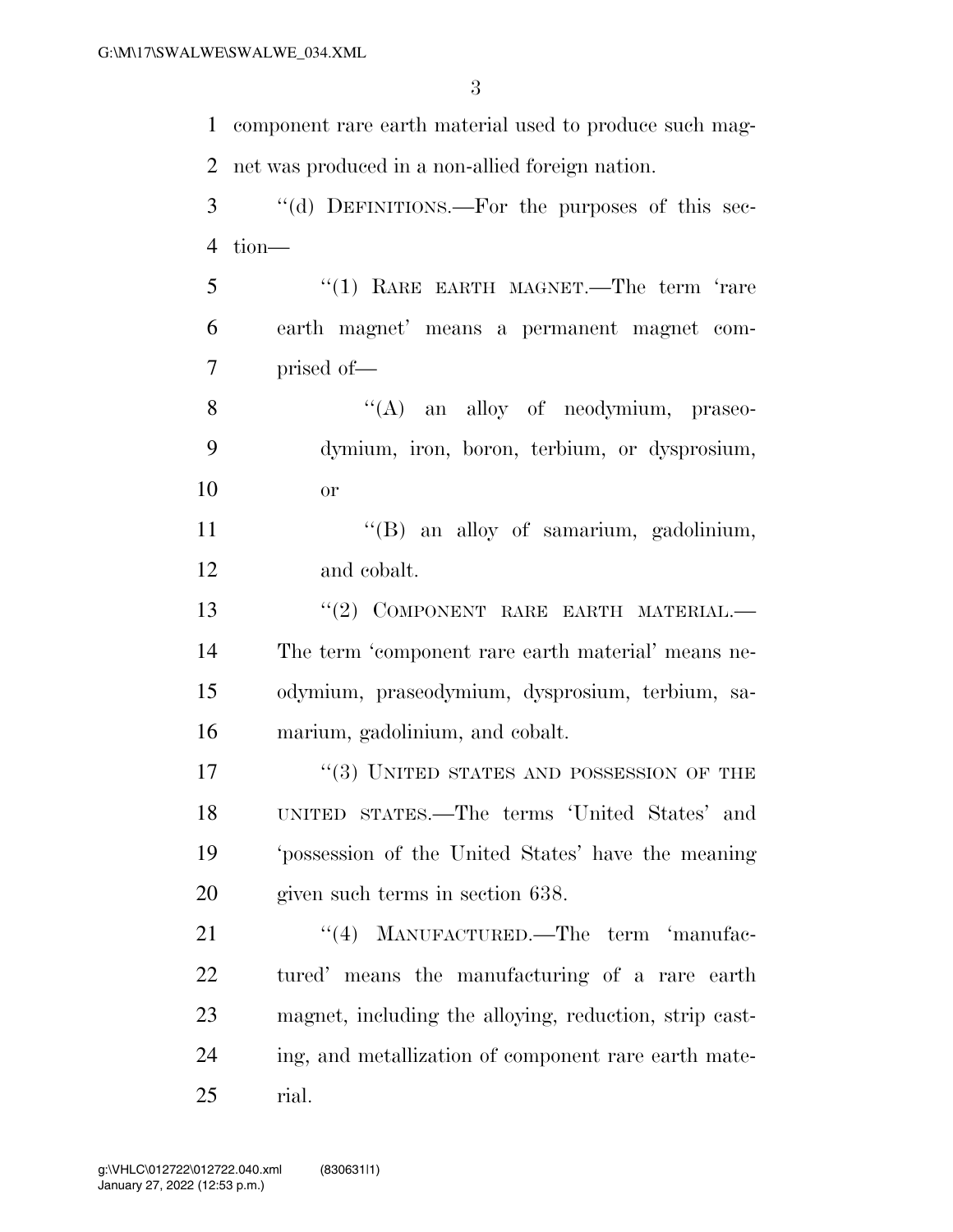1 ''(5) NON-ALLIED FOREIGN NATION.—The term 'non-allied foreign nation' has the meaning given to the term 'covered nation' in section 2533c(d) of title 10, United States Code.

 ''(e) TRADE OR BUSINESS REQUIREMENT.—No cred- it shall be allowed under this section with respect to any property unless such property is manufactured in the ordi-nary course of a trade or business of the taxpayer.

9 "(f) ELECTIVE PAYMENT FOR PRODUCTION OF RARE EARTH MAGNETS.—

 $\frac{1}{1}$  IN GENERAL.—In the case of a taxpayer making an election (at such time and in such man- ner as the Secretary may provide) under this section with respect to any portion of the credit under sub- section (a), such taxpayer shall be treated as making a payment against the tax imposed by this subtitle for the taxable year equal to the amount of such portion.

 $\frac{1}{2}$  TIMING. The payment described in para- graph (1) shall be treated as made on the later of the due date of the return of tax for such taxable year or the date on which such return is filed.

23 "(3) EXCLUSION FROM GROSS INCOME. Gross income of the taxpayer shall be determined without regard to this subsection.''.